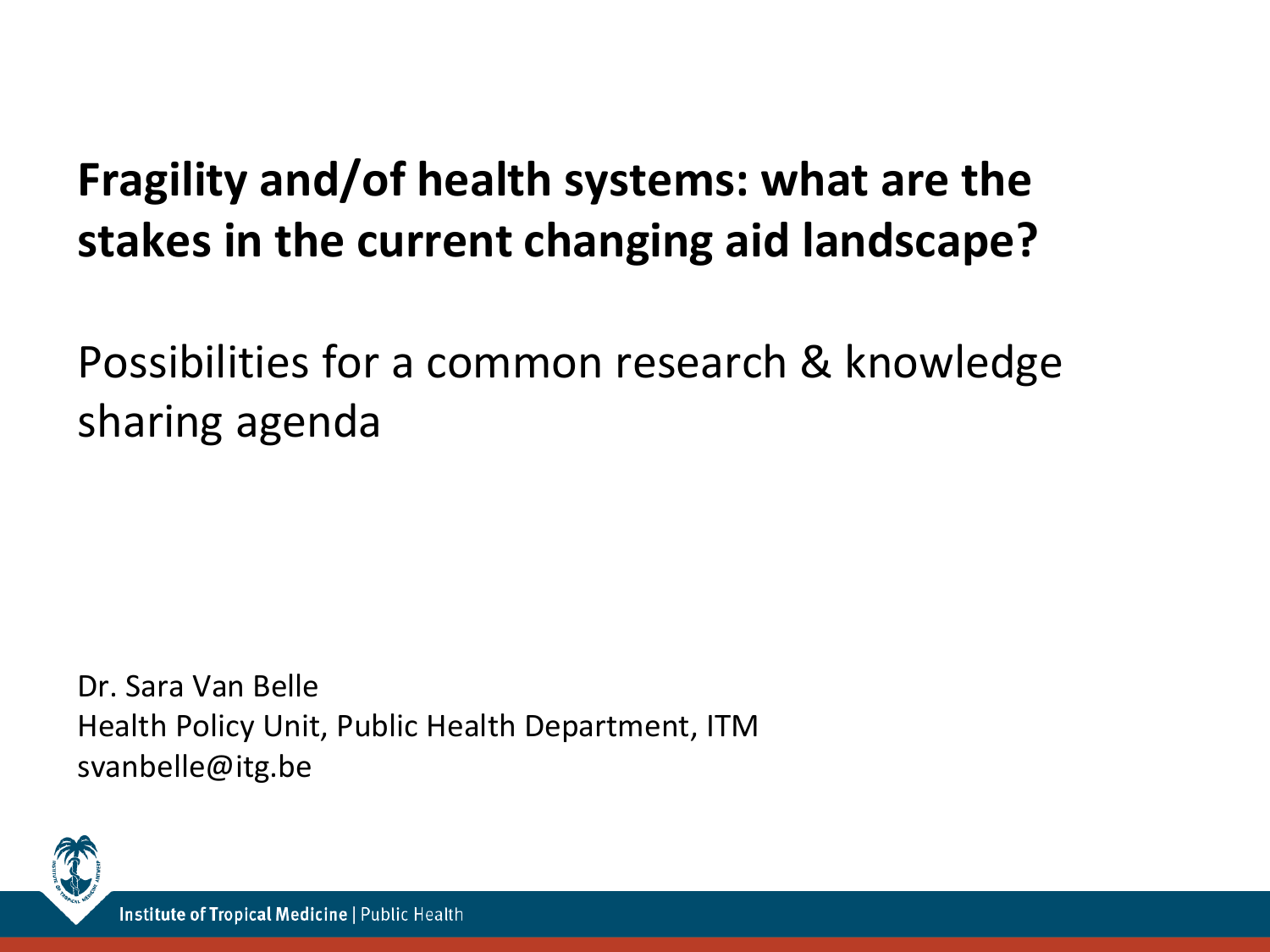## Setting the scene

- **Belgian ministerial declaration** (Nov 2014)
- **Policy note** on fragile settings (Jan 2013) + tool box
- 'Tailored' policies for fragile contexts by global health initiatives: GAVI (2012), GFATM (June 2014)
- Trends within politics of aid reform (UK, Denmark, Belgium, Netherlands, Canada)
	- Focus on fragile settings by bilateral agencies
	- Reduction in number of partner countries
- Poverty diminishes globally (no. of LIC) but not fragile settings £(ODI, 2012)

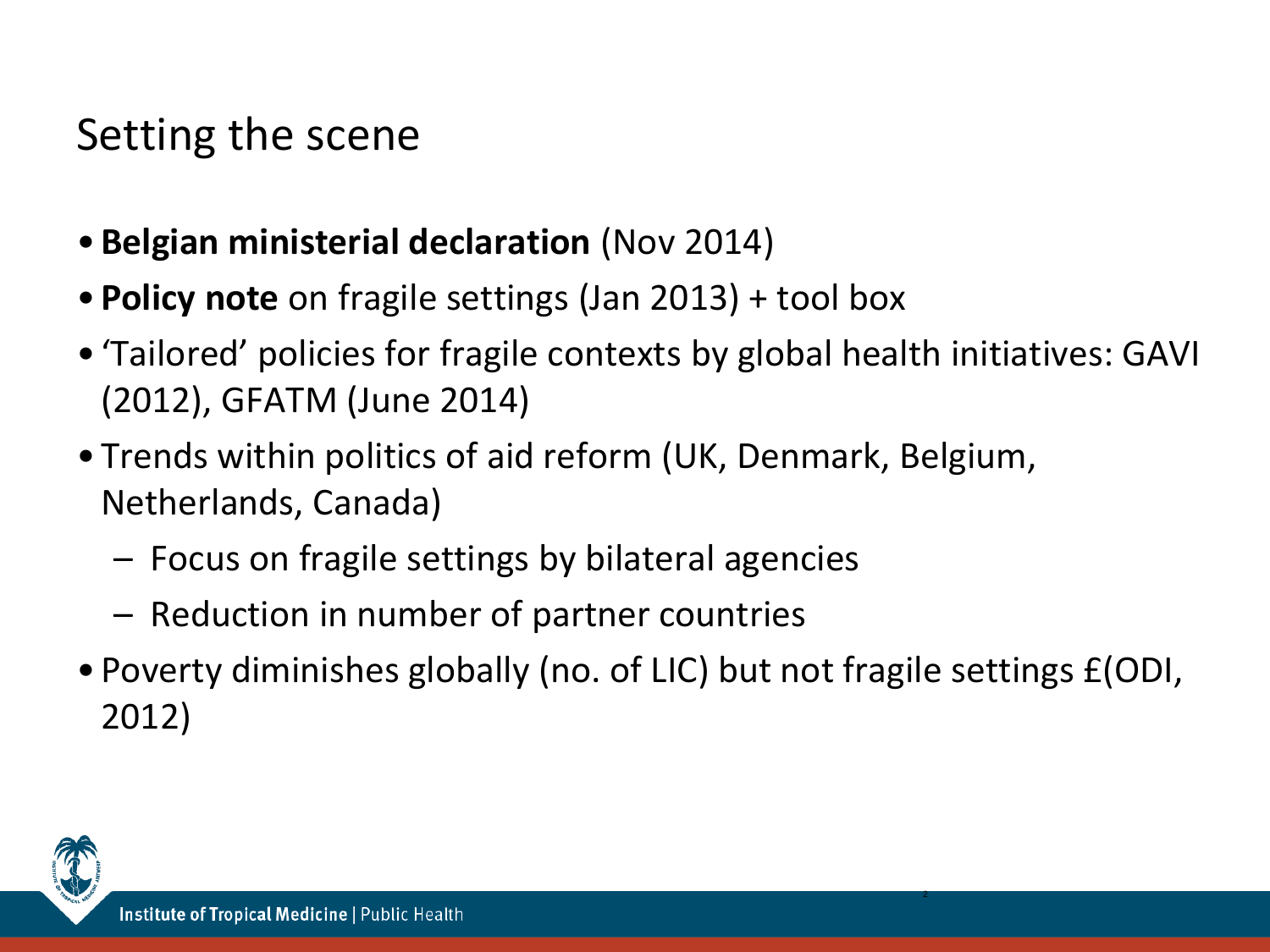## Aid reform

Drive for **aid reform**: SDGs, ebola outbreak, rising inequalities – new vision on aid

- Ebola outbreak is sobering
	- Sierra Leone & Liberia received UK aid for human resources for health (but the aid was cut)… What happened?
- GDP growth leaders in SSA (Ghana, Tanzania, Rwanda)
	- •Weak link between growth and improved skilled service delivery despite considerable increase in revenue (2009-2011)

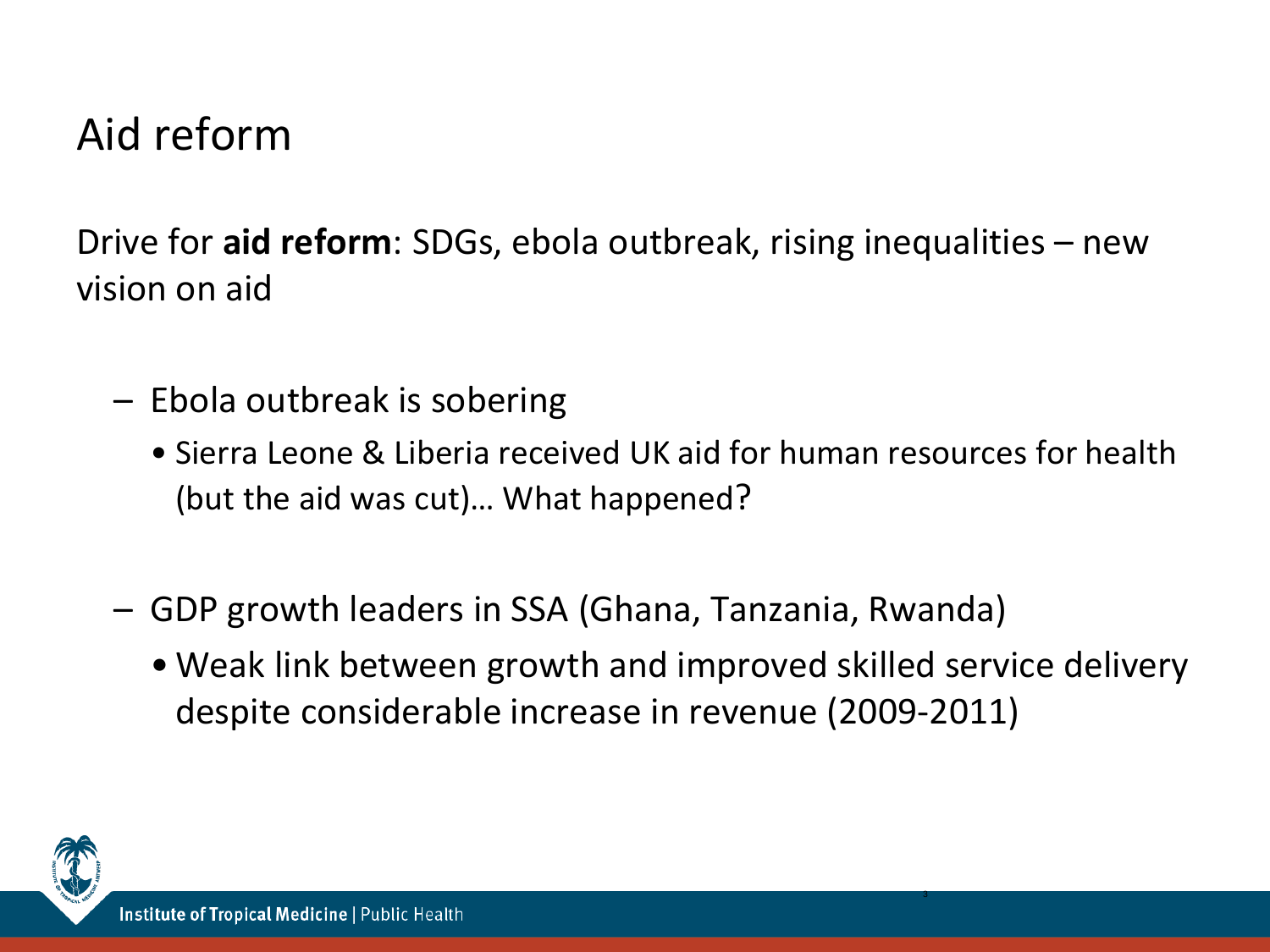## Aid reform: example UK

### **ODI report** (Feb 2015)

- 'Beyond health': structural causes of ill health
- Results-oriented: yes, but defined as process

#### **UK House of Commons** (Feb 2015)

- Focus on development & security nexus through a 'whole of government' approach
- 'Beyond aid' issues: global health, climate change, migration, urbanization, peace & stability
- Policy coherence (DFID / Min of Foreign Affairs / Min of Defence)

4

– Mix humanitarian, development aid and conflict prevention

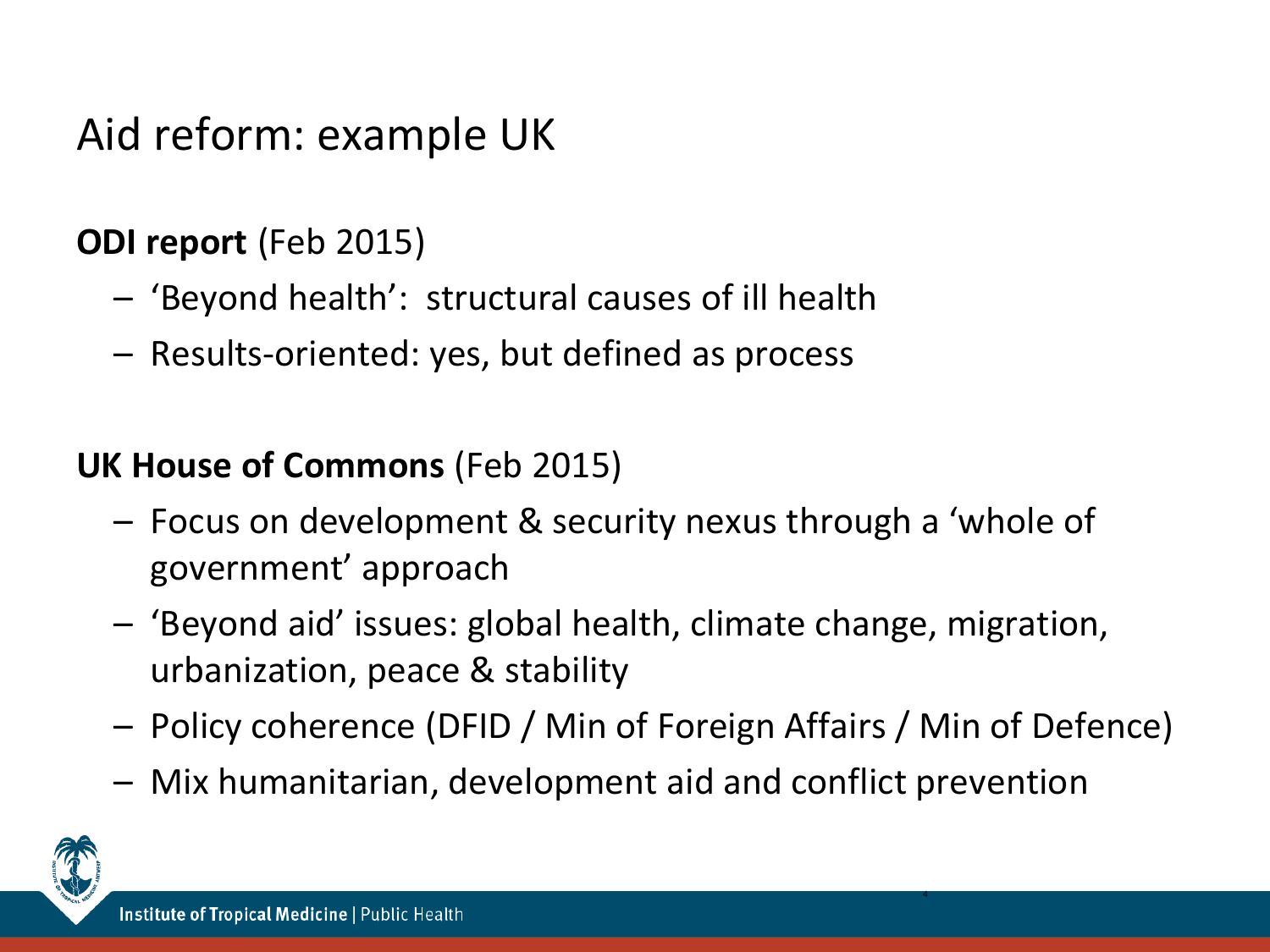State-building in fragile states is showing cracks

*"We do not have good evidence that technical assistance to governments will lead to better decision-making and has a positive impact on resources"*

*"We do not have evidence that working through faith based organisations (for health service delivery in SSA) is better than through INGOs"*

(DFID, 2010)

5

Many unknown unknowns …

Many doubts …

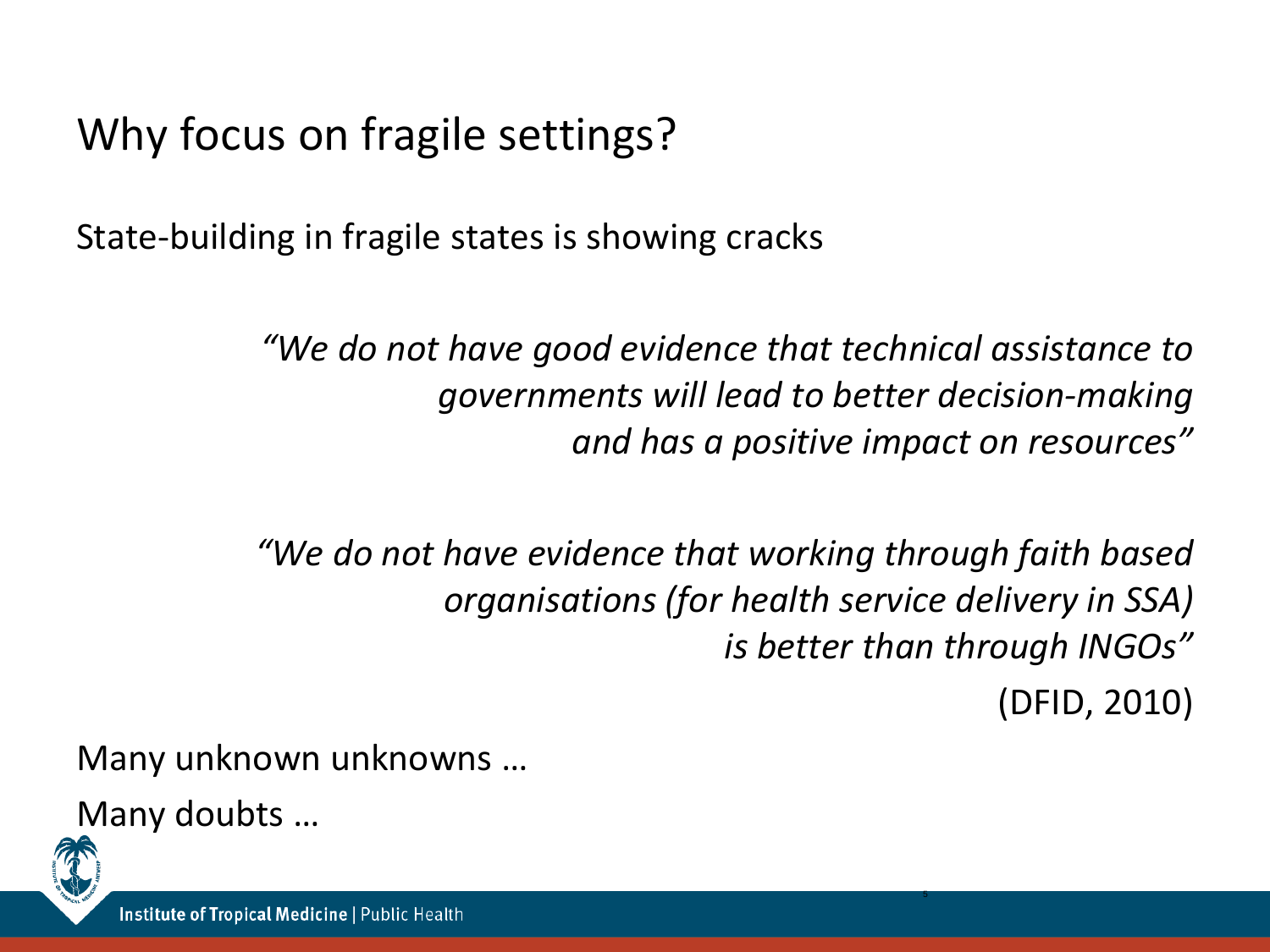Bilateral agencies: focus on **institutional development** & public sector reform

- Government & sector ministries: planning, HR, public financial management
- Decentralization: bringing government closer to the citizen would improve service delivery and accountability
- But: no immediate link between legitimacy state and its performance in service delivery
	- Ghana: good governor & donor darling, but failing to deliver on MDG 5

Bilateral agencies & INGOs: focus on **capacity building**

– Based on the assumption that capacity is the main barrier, while the key role of political commitment was ignored

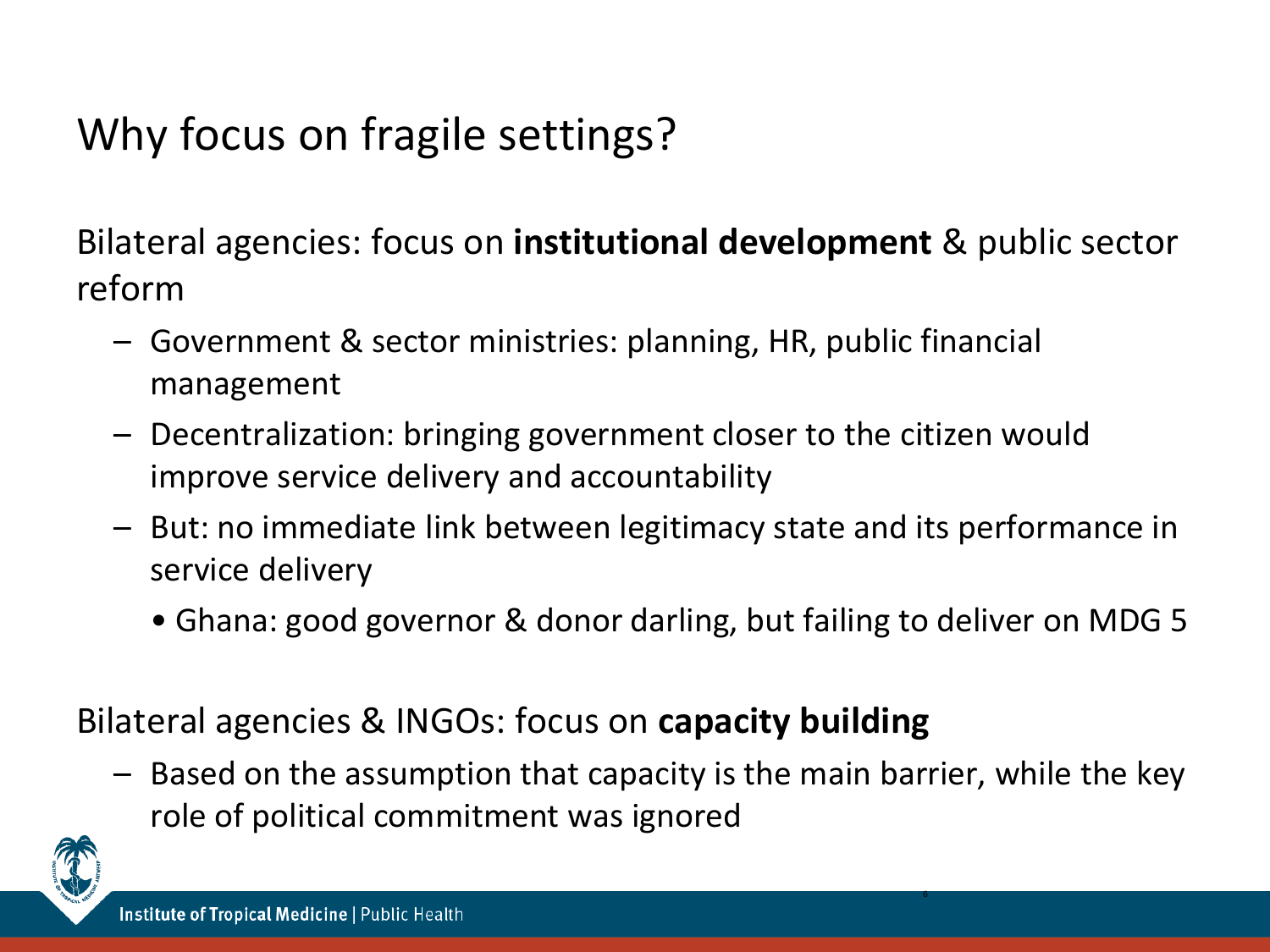Increasing critique on state building approach

- **Iso-morphic mimicry** (Andrews, Pritchett & Woolcock, 2010)
	- On the surface: **organisational change**, but **only skin-deep** 
		- Structures are changed, organisational culture does not change
- Focus on states as singular entities: no longer effective
	- Ignoring the fluidity between state, market and civil society in fragile settings
	- Differences in legitimacy between central level, regional and local authorities

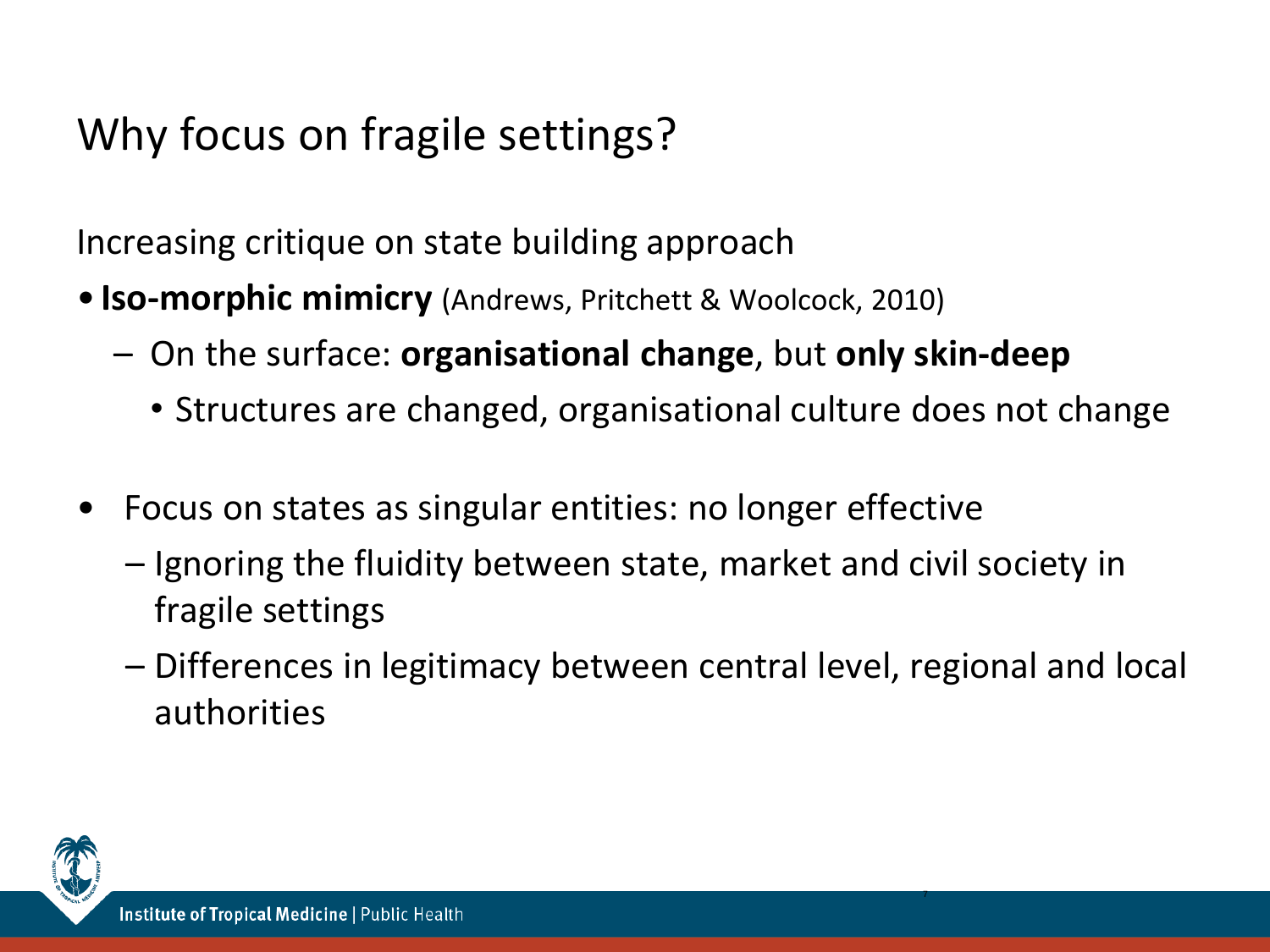Current change of discourse: from **fragile states** to **fragile settings** 

- •**Deterritorialization**: border regions, mining sites
- •Governance '**from within & from below**'
	- hybrid governance, interactive, democratic network governance, good enough governance, 'upside down approach'

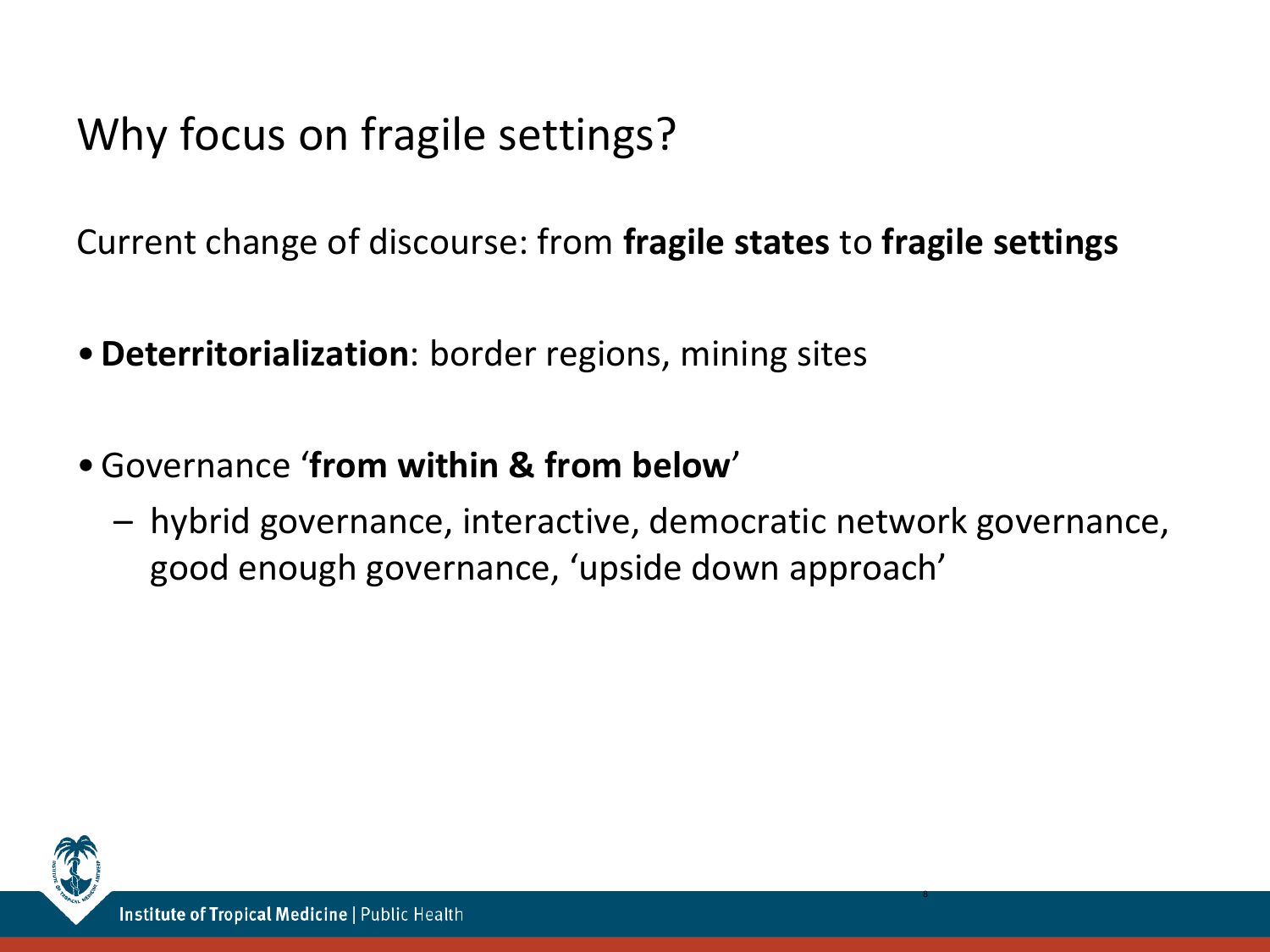Where the state does not play a role in public service delivery, the vacuum is filled by other actors

- This default 'solution' will not be optimal for everyone (privatisation, clientelism, devolution: growing inequity, lack of accountability) and might increase fragility
- Role of the state: even if absent, the state still has **symbolic power**  (Bwimane, Secure Livelihoods Research Consortium)

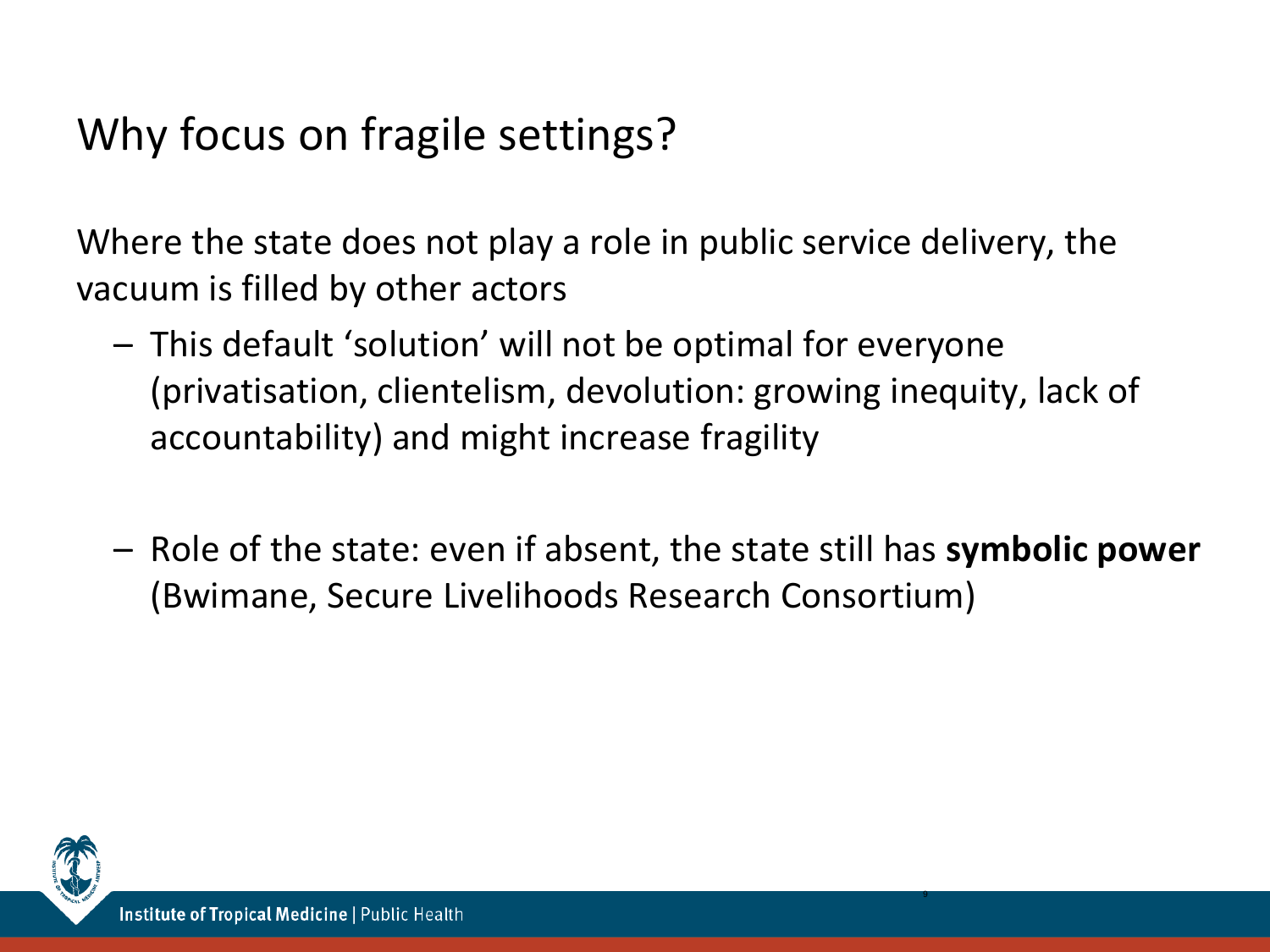## What is a fragile health system?

A health system is fragile if it is not capable of absorbing shocks

- Shocks
	- Sudden events (natural disaster) / protracted crises (civil war)
	- Localized (cholera) / generalised (political instability)
- Chronic or protracted crises
	- Structural violence, political instability, rural flight,…
- The "fragility" of certain health system components impacts on the system as a whole
	- Complex nature of health systems (Weak governance in Eastern Cape Province – effect on service delivery)

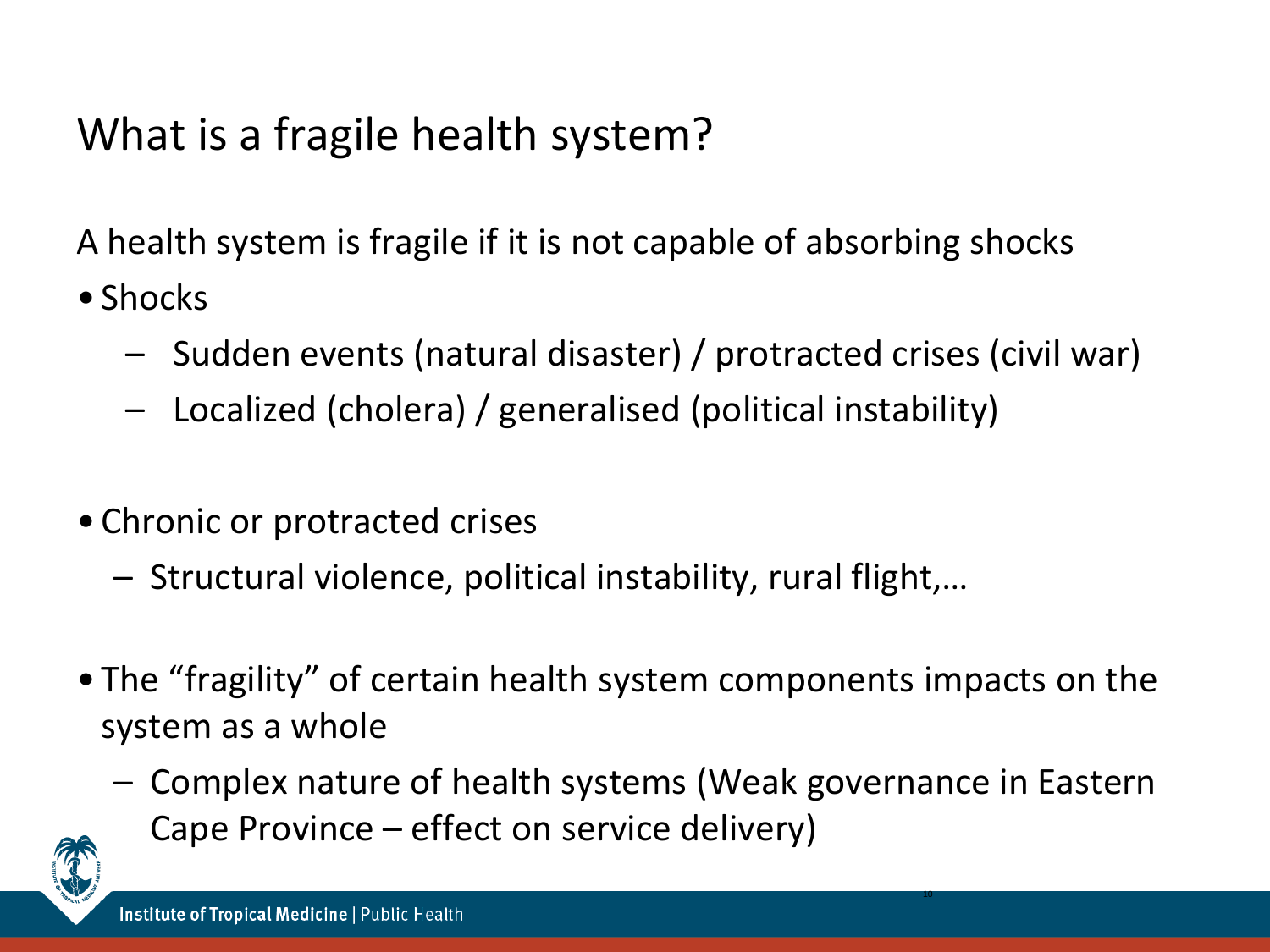## What is a fragile health system?

Fragility of health systems is embedded in

- fragility of communities & individuals
	- $\cong$  human security: different types of insecurity
		- food, economic, health, personal, community, political and environmental insecurity

11

• fragility of (the) governance (context)

Different configurations of fragility in different settings

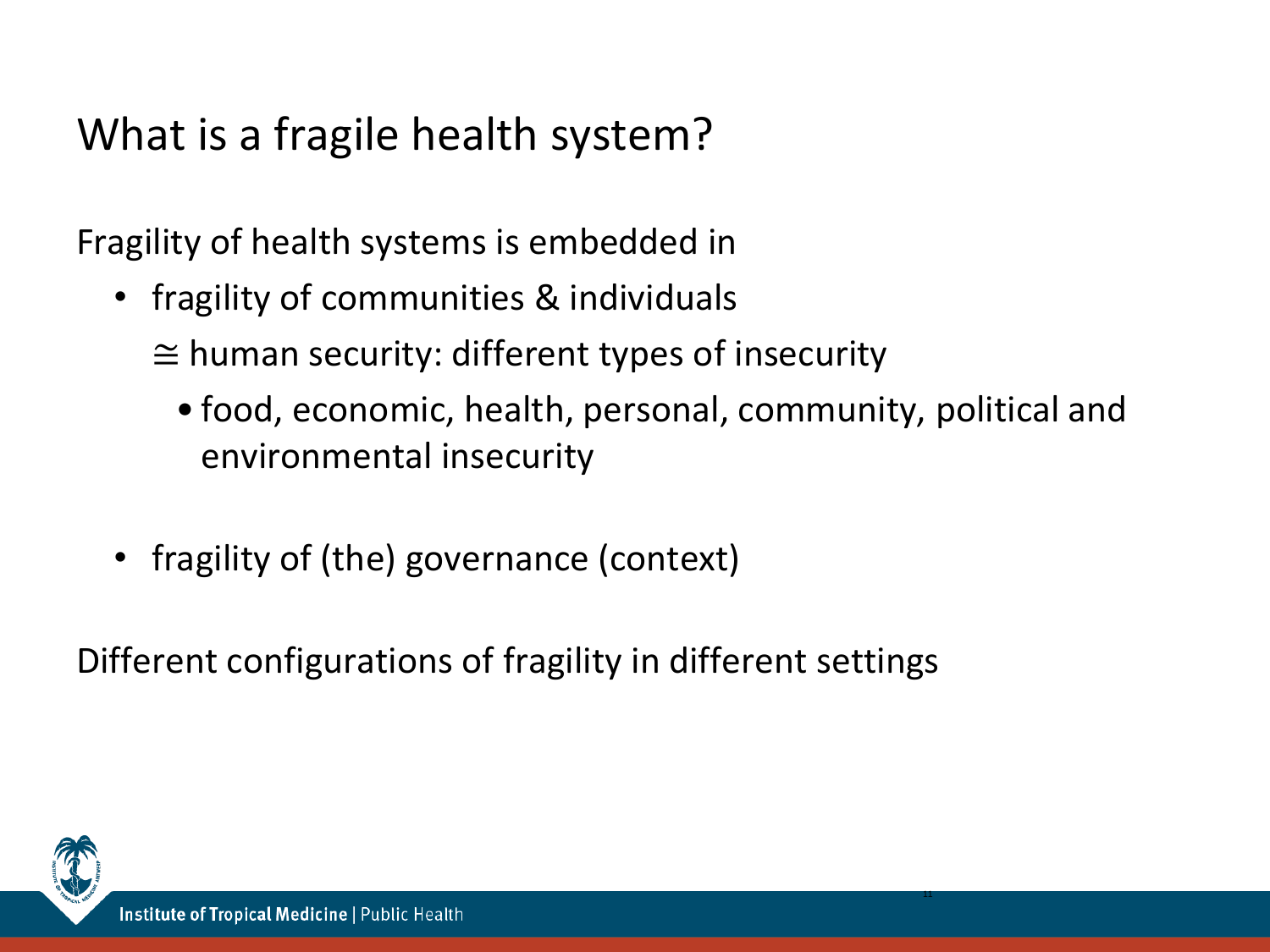## Determinants of fragility

### **Communities**

Made fragile by

- Chronic political instability
- •War, ethnic violence, sexual violence
- High competition for scarce resources (extraction economy)

- Large scale / rapid migration
- Extreme poverty
- •Destruction/exhaustion of natural resources

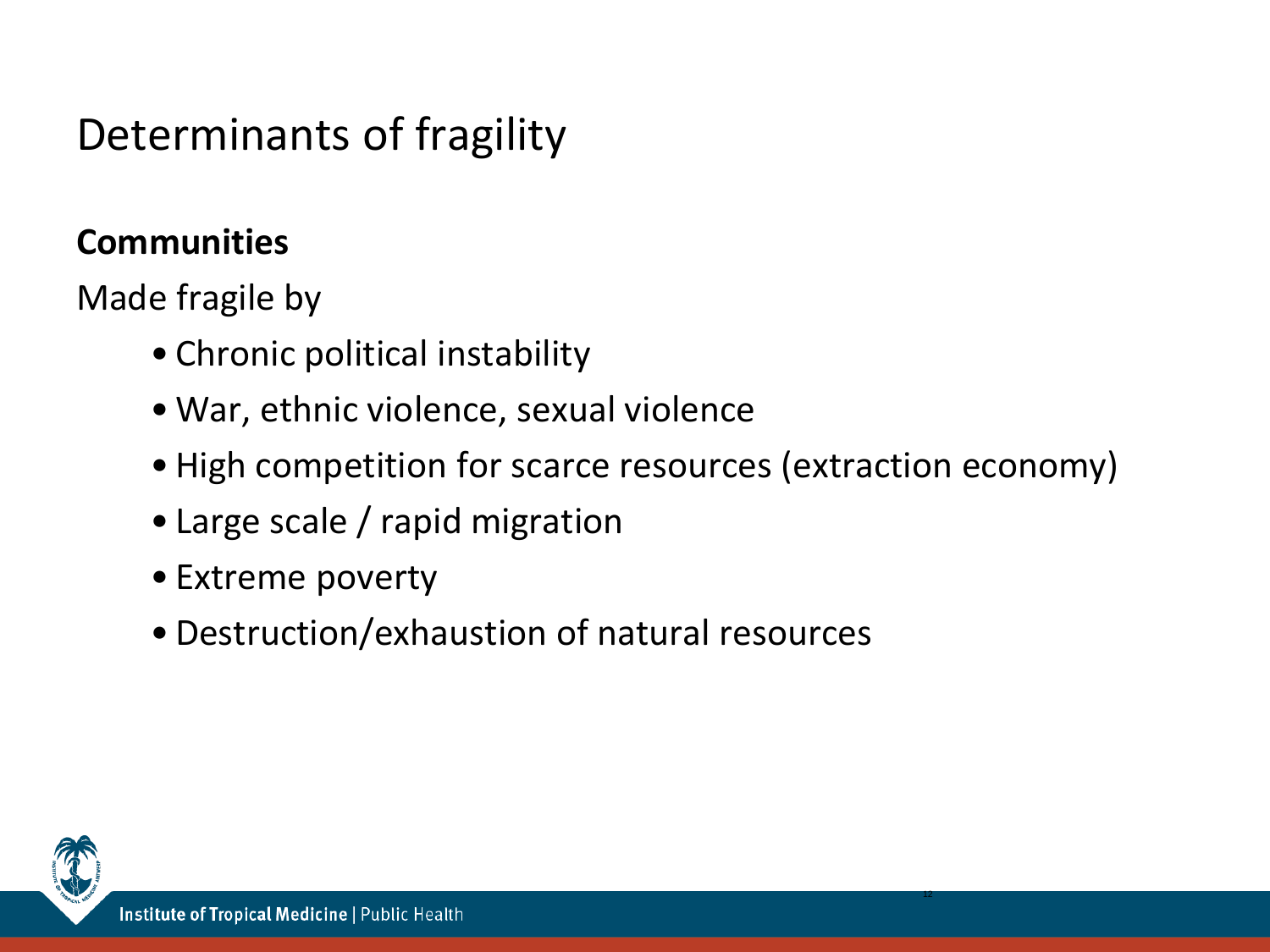## Determinants of fragility

#### **Governance: multiple actors, multiple levels & interfaces**

- Confused responsabilities of different levels
- Lack of dialogue and negotiation between multiple 'governing' actors
- State only has symbolic power (absent in public service delivery)
- No recognition of role of state in steering health service delivery

- Rent seeking, political patronage
- Mimicked decentralisation

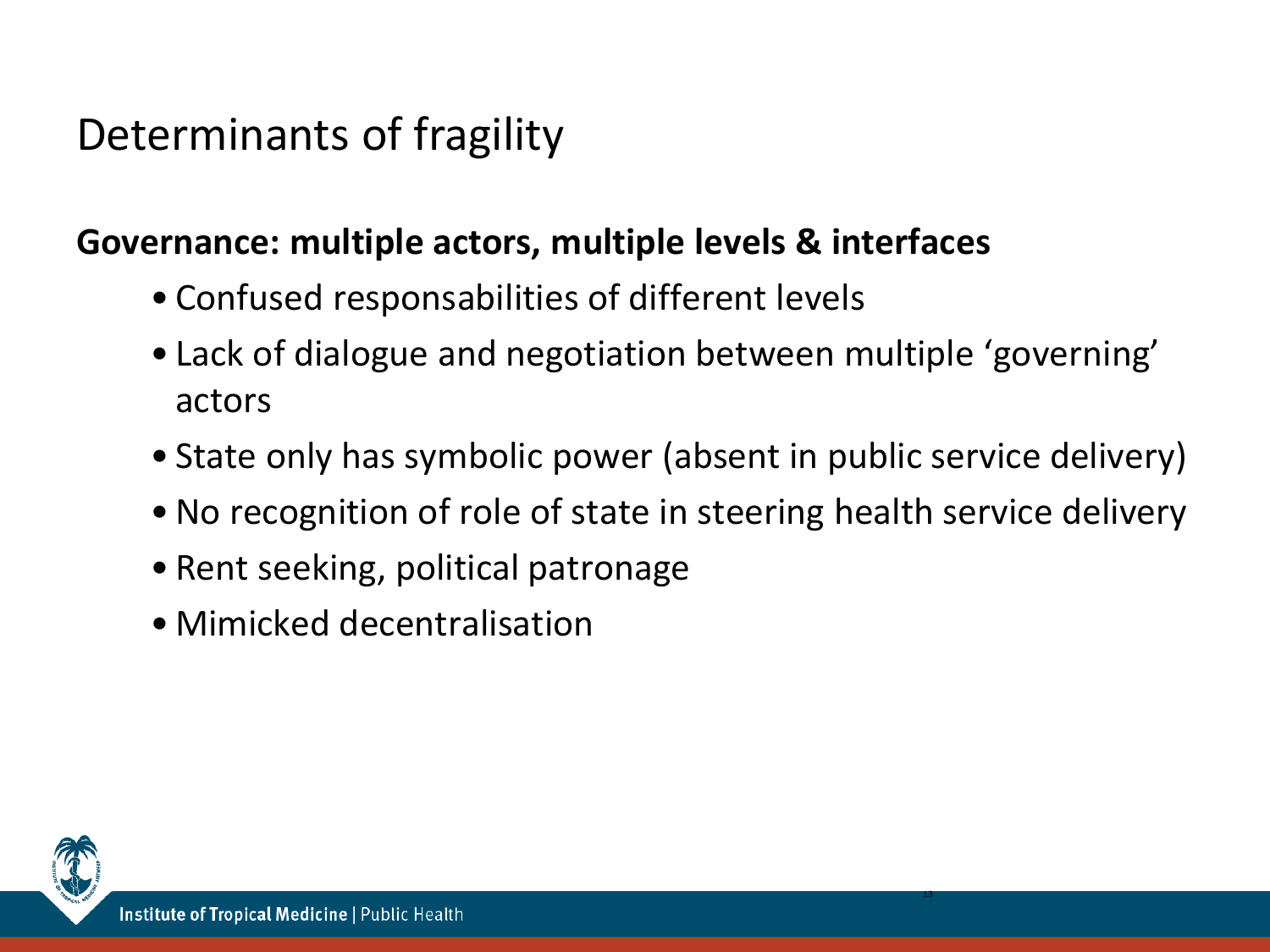## Fragility as a concept

- Still confusion
	- Food for thought for this meeting

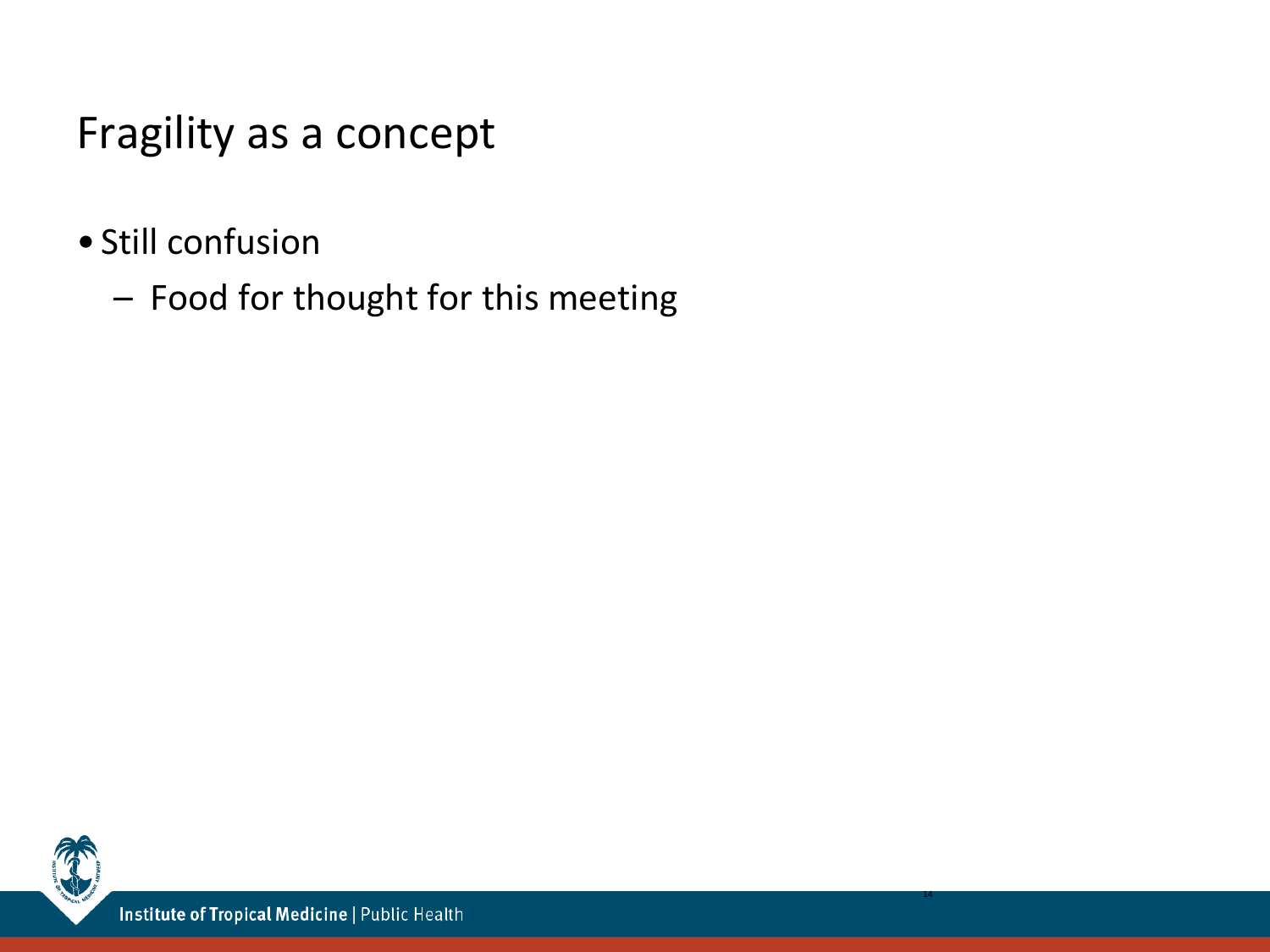### **Paradigm shifts**

- from **providing solutions** to **solving problems**
- from **static measurements** and tools taking the state as singular entity (e.g. SGACA, CPIA tools; Fund for Peace) to **dynamic analysis & scenario-building** (cfr. 'states in transition')
- From **ideal-type** state-building as programme design to **best fit** (with context)
- From **fixed plans** to **flexible, adaptive interventions**
	- E.g. rural and urban health systems have different patterns of fragility and a different context (see RDC presentation)

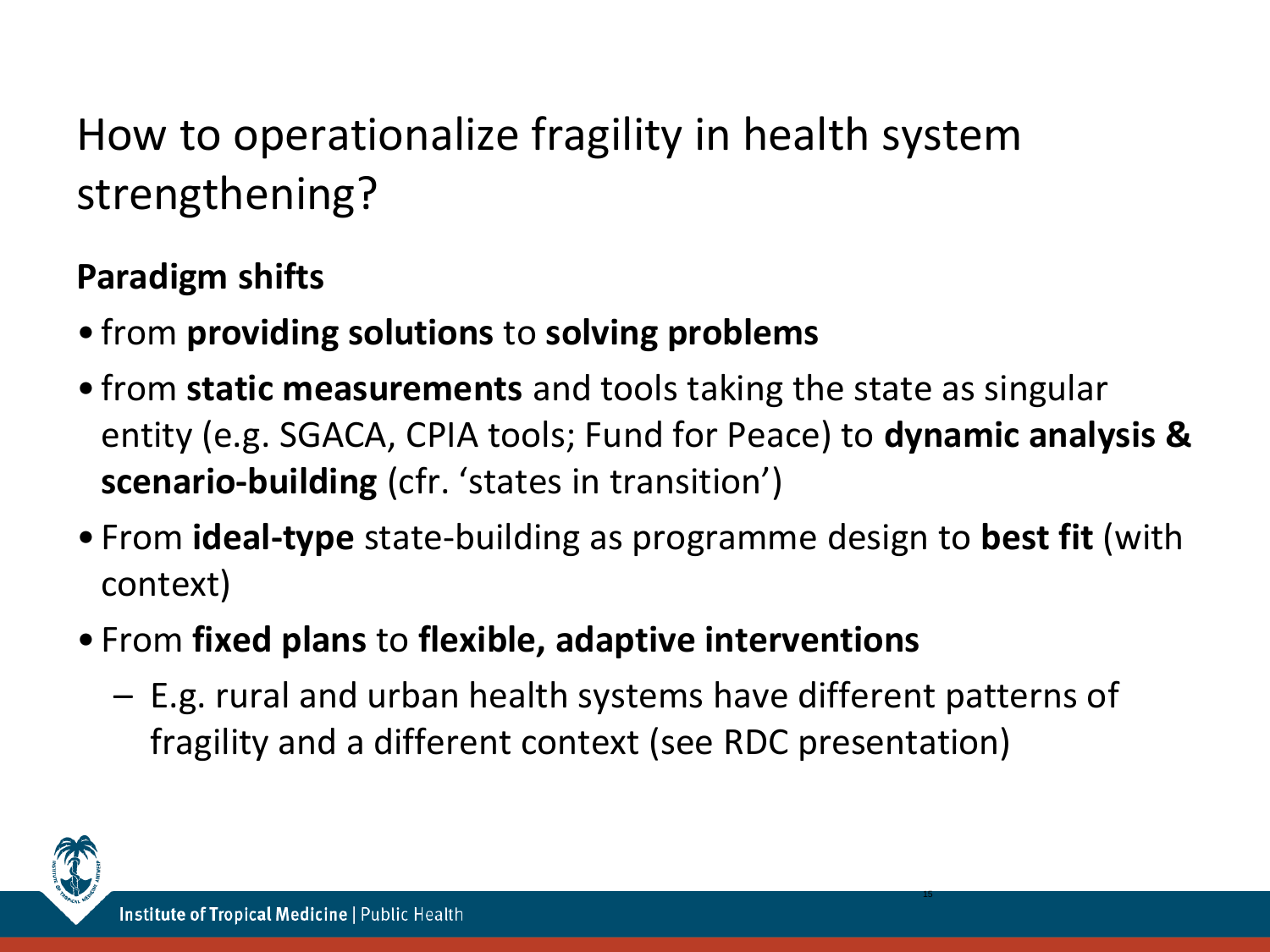#### **Paradigm shifts**

- From the planner to the negotiator / broker
- From a programme approach towards different types of aid modalities in tune with the pace of change
	- Flexibilize financing modalities
- Be brave: learn to deal with uncertainty
- From prescribing solutions to trial and error approach
	- 'Flexible and Forward Decision-making'
	- 'Problem-Driven Iterative Adaptation'
	- 'Realist Evaluation': iterative testing and refining of initial assumptions

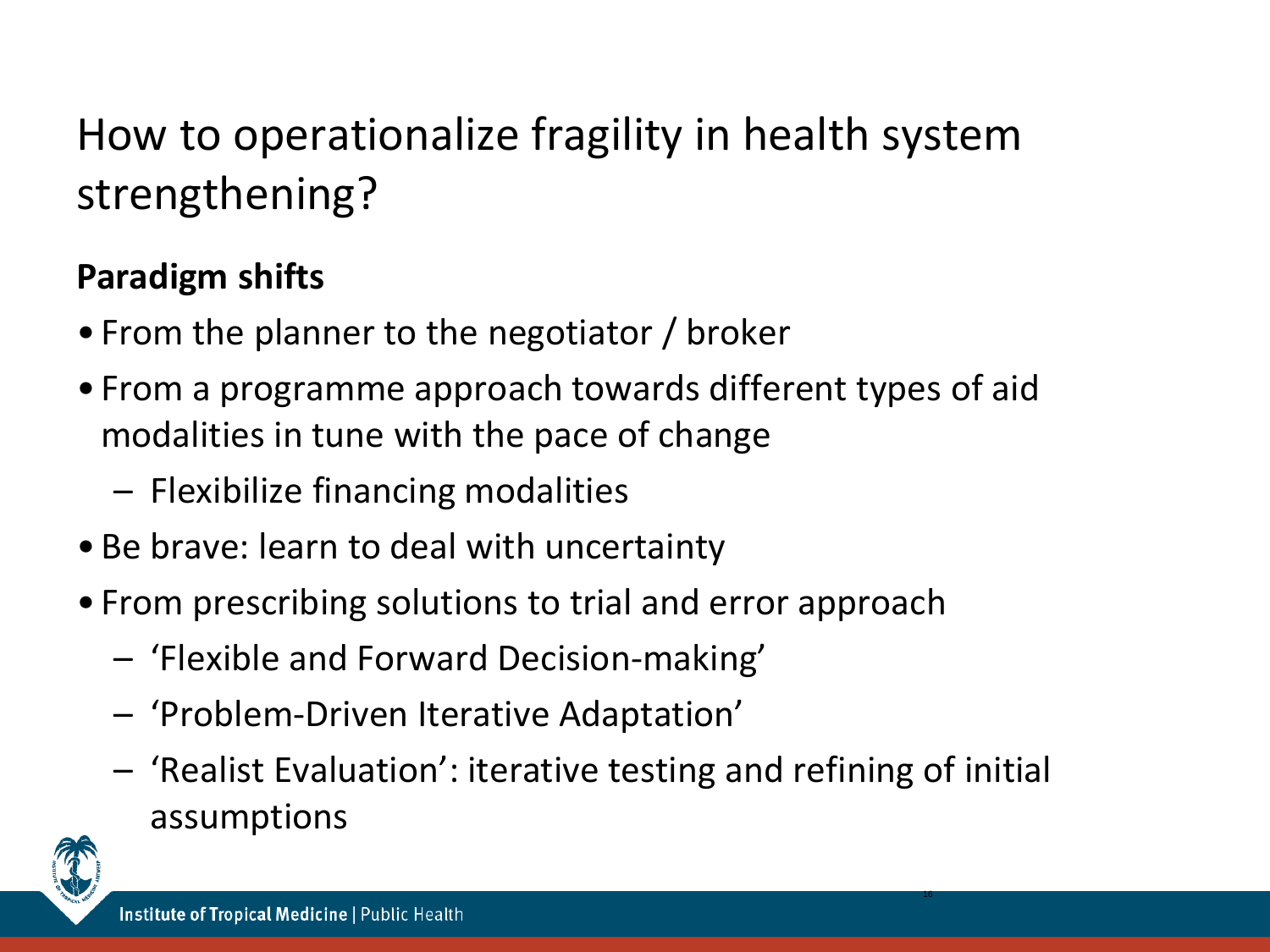### **Paradigm shifts**

- Take **politics** into account (actors and their interests political economy)
	- Work with incomplete decentralisation as a given
	- Maldistribution of HRH is more than a technical problem
		- compounded by **rent seeking** (patronage)
	- Service delivery is subject to **elite capture**
	- Sexual violence is a political instrument of war to demoralize the population

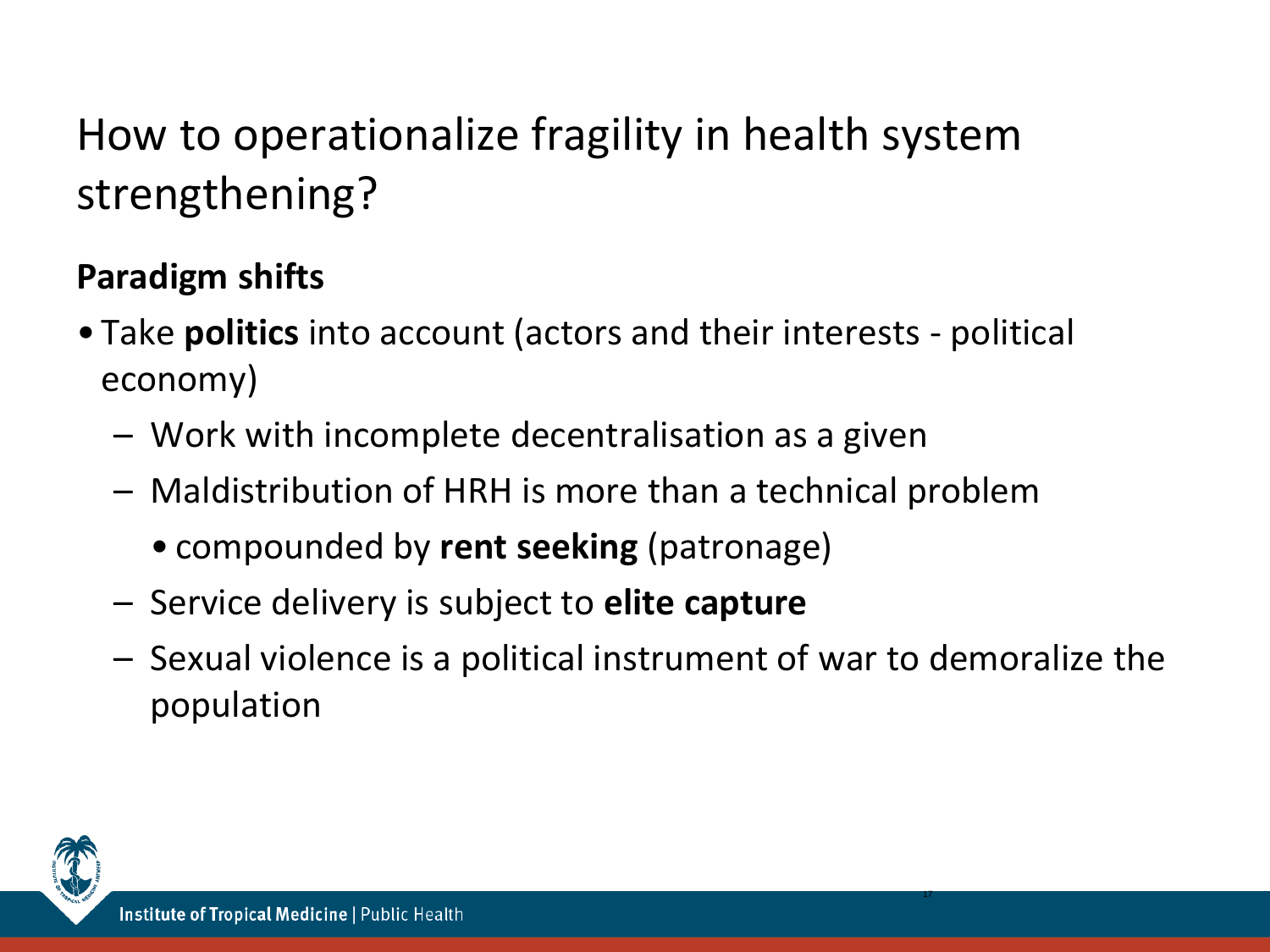### **Conditions**

- Need for better knowledge generation & sharing
	- Organisational adaptation and learning
	- Systematic exchange between organisations and actors
	- Need for more research using appropriate approaches

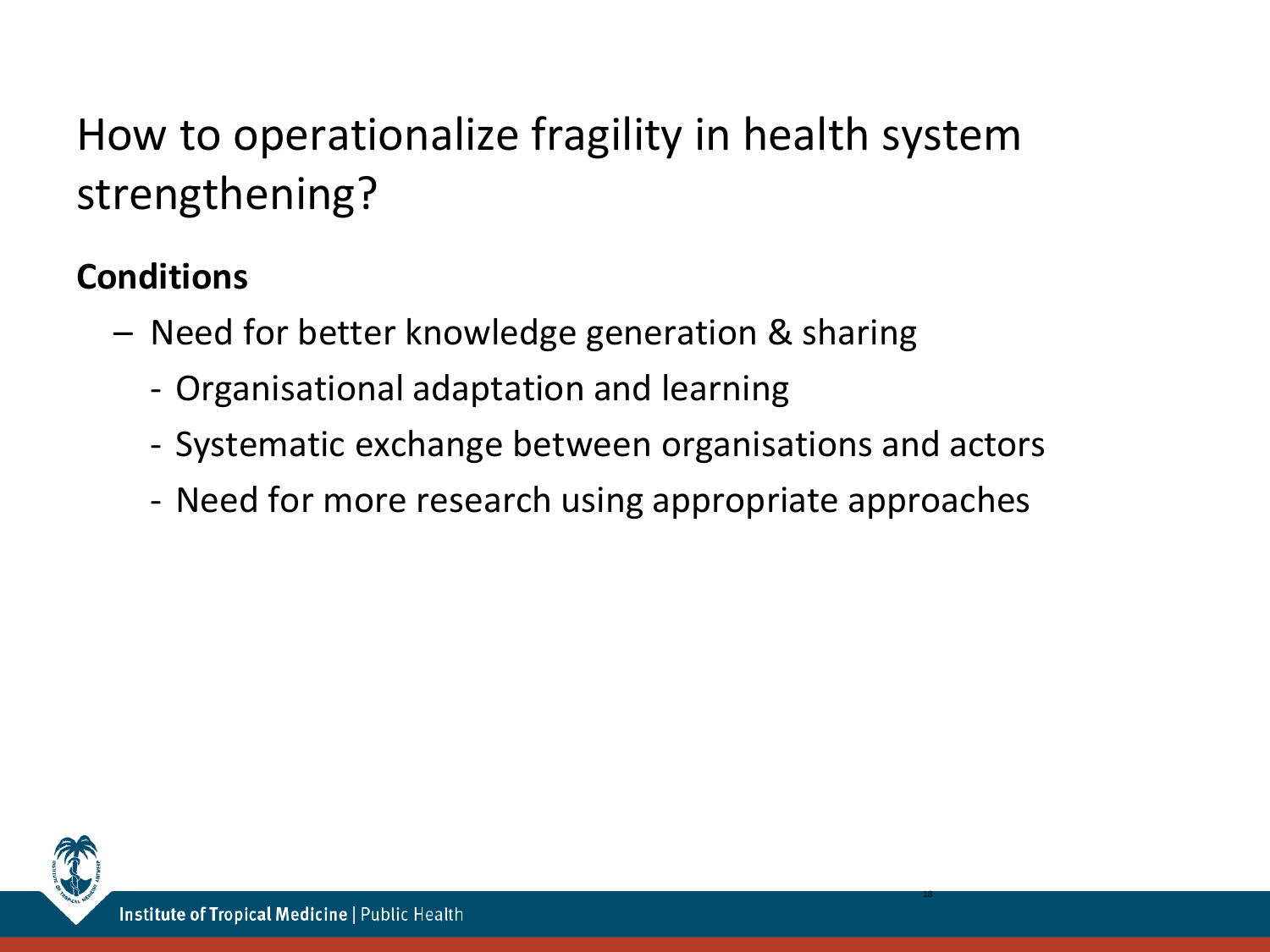## In summary: Problem-driven iterative analysis & local problem-solving

- **1. Diagnosis**: causal analysis of determinants of fragility (including the governance context)
- **2. Analysis of default equilibrium / solution**
	- E.g.: when State does not deliver health services, other actors take its place
	- Which actors are really delivering services?
	- This hybrid space is 'patchy' not a guarantor of quality service delivery nor of access and equity

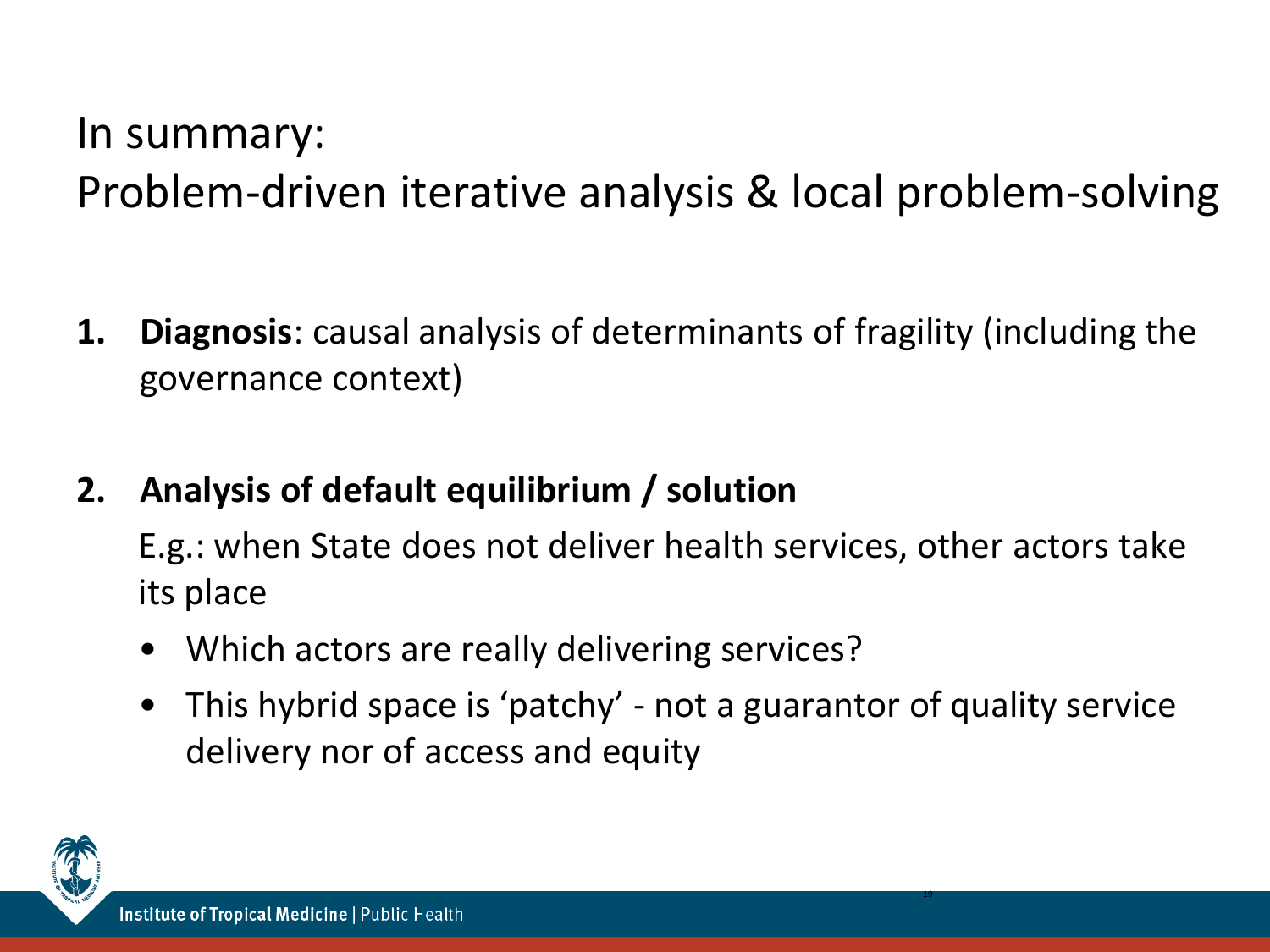## In summary: Problem-driven iterative analysis & local problem-solving

#### **3. Working incrementally towards a strategy** to attenuate fragility

- Actors and interests: Who wins? Who loses? What is the effect on public accountability?
- Which enabling context conditions? Work across state & non-state actors
- Work across all levels & interfaces
	- LHS is a 'globalized' space

### **4. Continuously learn and adapt** the strategy based on feedback and iterative analysis

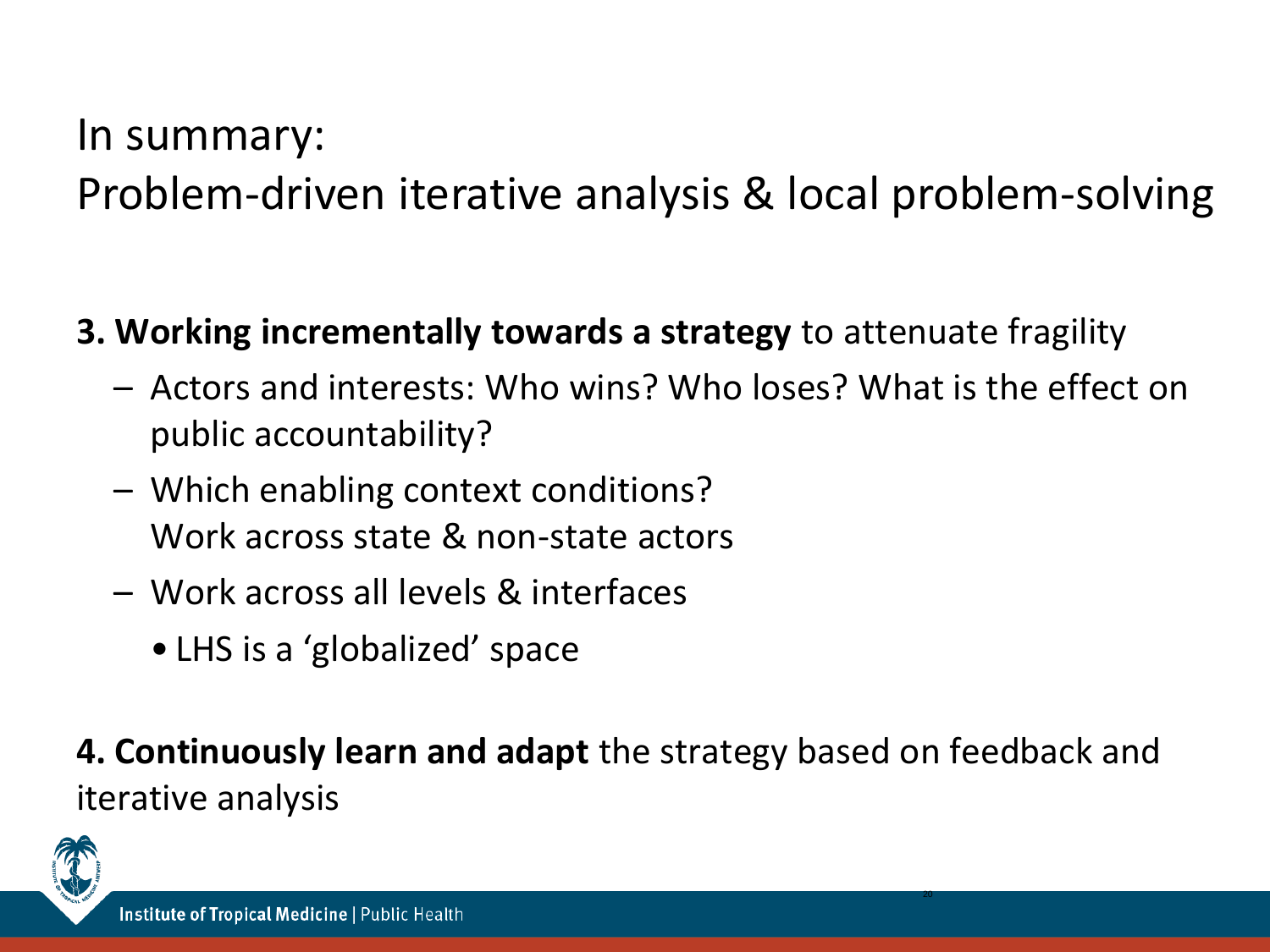## **Today's programme**

1. Presentations

#### The **meaning of fragility** in health systems

– RDC presentation: different types of fragility in different provinces

How to translate principles on **fragility into strengthening of health systems** in fragile settings?

– Enrico Pavignani, Peter Salama

What are **enabling 'rules of engagement'** for donors?

– Innovative financing modalities - Peter Salama and Karel Gyselinck

21

– How not to fall into the trap of "best practices"?

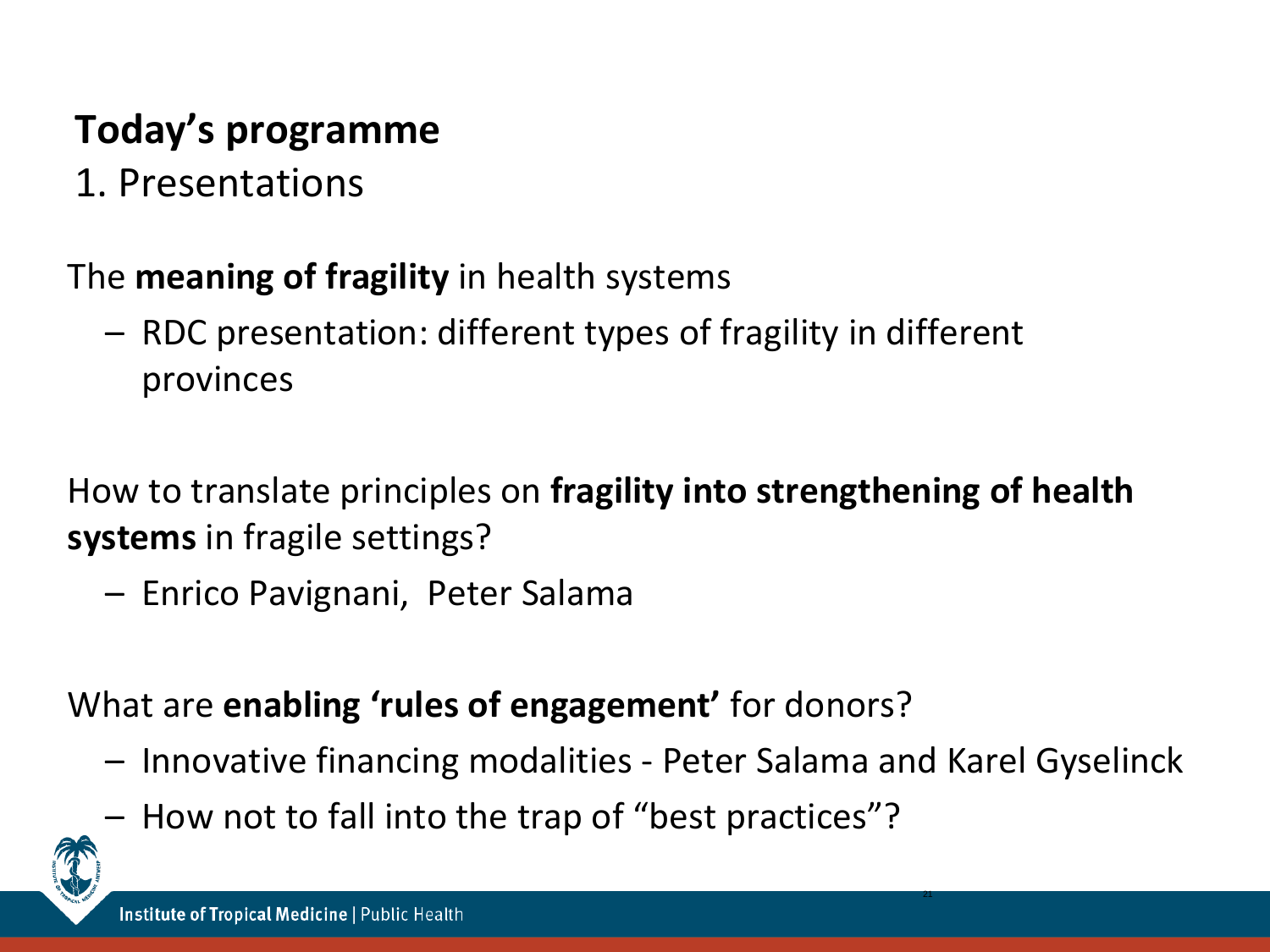## 2. Discussion – where do we go from here?

#### **Discussion**

- Fragilities (in plural): governance, SRHR
- How to operationalise fragility in HSS

### **Way forward**

– Common research and knowledge sharing strategy?

- How to keep the dynamic alive?
- Research into policy?